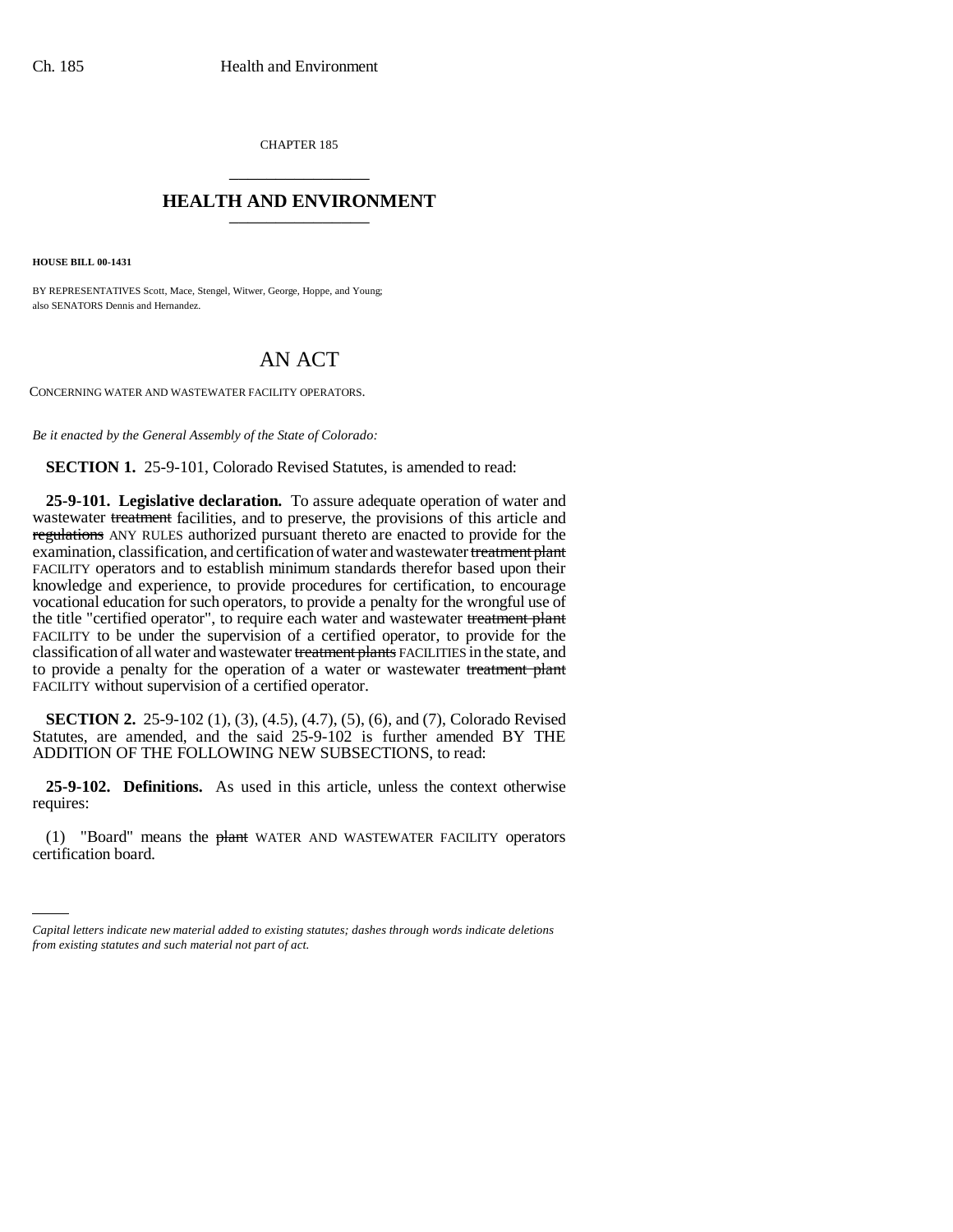(3) "Certified operator" means the person who has direct responsibility for the operation of any treatment WATER AND WASTEWATER facility covered under this article and is certified in accordance with the provisions of this article.

(4.3) "DIVISION" MEANS THE WATER QUALITY CONTROL DIVISION WITHIN THE DEPARTMENT OF PUBLIC HEALTH AND ENVIRONMENT.

 $(4.5)$  "Domestic wastewater treatment  $\frac{1}{2}$  FACILITY" means any facility or group of units used for the treatment of domestic wastewater and OR for the reduction and handling of solids and gases removed from such wastes, whether or not such facility or group of units is discharging into state waters. "Domestic wastewater treatment plant FACILITY" specifically excludes individual sewage disposal systems.

 $(4.7)$  "Industrial wastewater treatment plant FACILITY" means any facility or group of units used for the pretreatment, treatment, or handling of industrial waters, wastewater, reuse water, and wastes that are discharged into state waters. "Industrial wastewater treatment plant FACILITY" includes facilities that clean up contaminated ground water or other similar spills; except that such term does not include facilities designed to operate for less than one year or facilities with in-situ discharge.

(4.8) "SMALL SYSTEM" MEANS A WATER OR WASTEWATER FACILITY THAT SERVES A POPULATION OF THREE THOUSAND THREE HUNDRED OR LESS.

(4.9) "WASTEWATER COLLECTION SYSTEM" MEANS A SYSTEM OF PIPES, CONDUITS, AND ASSOCIATED APPURTENANCES THAT TRANSPORTS DOMESTIC WASTEWATER FROM THE POINT OF ENTRY TO A DOMESTIC WASTEWATER TREATMENT FACILITY. THE TERM DOES NOT INCLUDE COLLECTION SYSTEMS THAT ARE WITHIN THE PROPERTY OF THE OWNER OF THE FACILITY.

(5) "Wastewater treatment plant FACILITY" means either a domestic wastewater treatment plant FACILITY or an industrial wastewater treatment plant FACILITY.

(5.3) "WATER AND WASTEWATER FACILITY" MEANS A WATER TREATMENT FACILITY, WASTEWATER TREATMENT FACILITY, WATER DISTRIBUTION SYSTEM, OR WASTEWATER COLLECTION SYSTEM.

(6) "Water supply DISTRIBUTION system" means the system ANY COMBINATION of pipes, structures TANKS, PUMPS, and OR OTHER facilities through which a water supply is obtained, treated, and sold or distributed for human consumption or household use, if such system has at least fifteen service connections or regularly serves at least twenty-five individuals THAT DELIVERS WATER FROM A SOURCE OR TREATMENT FACILITY TO THE CONSUMER.

(7) "Water treatment plant FACILITY" means the facility or facilities within the water supply DISTRIBUTION system which THAT can alter the physical, chemical, or bacteriological quality of the water.

**SECTION 3.** 25-9-103 (1) and (4), Colorado Revised Statutes, are amended to read:

**25-9-103. Water and wastewater facility operators certification board -**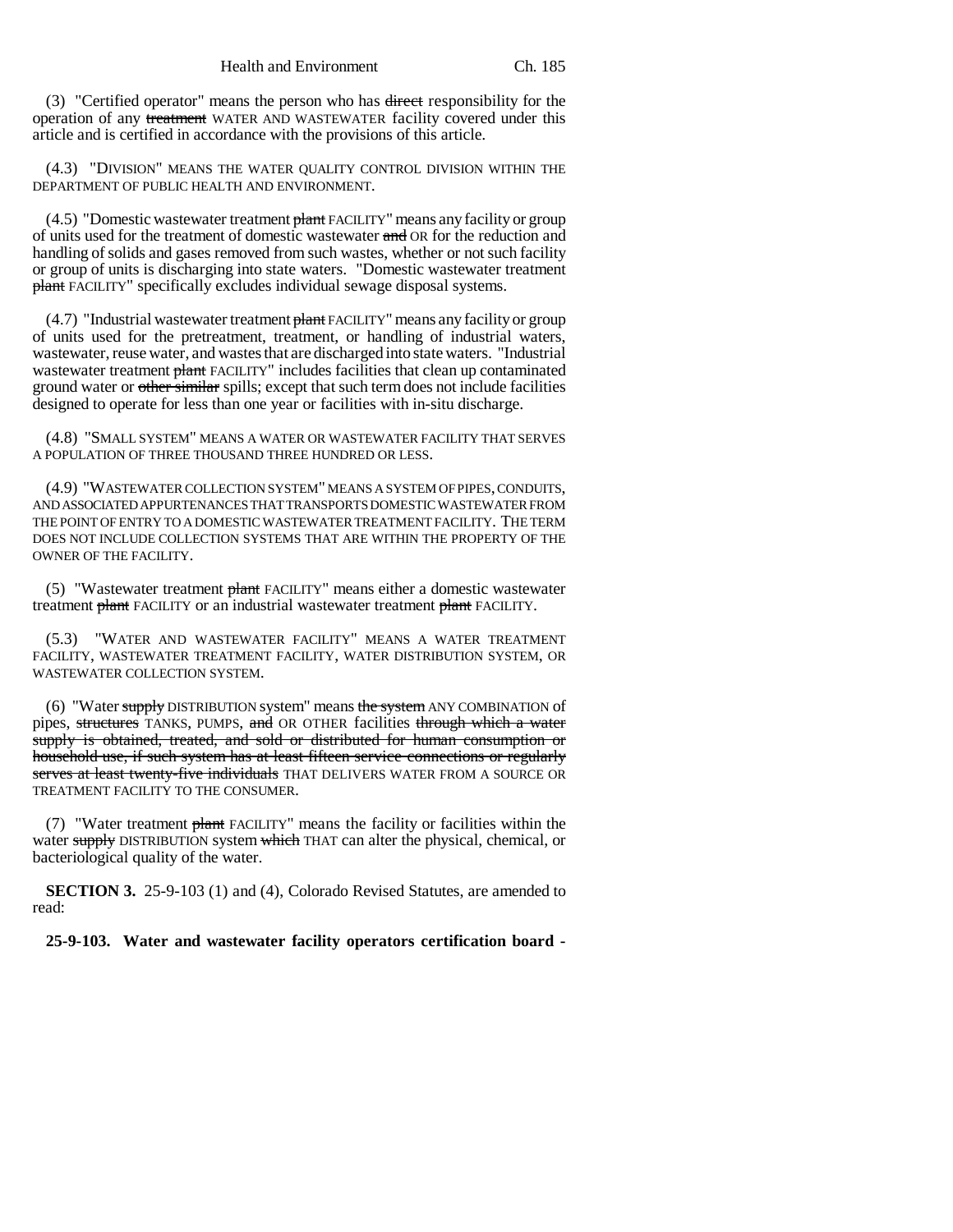**composition - repeal of article.** (1) There is hereby created the plant WATER AND WASTEWATER FACILITY operators certification board which shall constitute a section of the division of administration of the department and shall consist of nine THIRTEEN members, seven ELEVEN of whom shall be as follows:

(a) A certified  $C$ lass A water treatment plant FACILITY operator WITH A MINIMUM OF FOUR-YEARS EXPERIENCE AND DEMONSTRATED KNOWLEDGE OF AND EXPERIENCE WITH ALL ASPECTS OF WATER TREATMENT, INCLUDING CHEMICAL, PHYSICAL, AND BIOLOGICAL CONTROL ANALYSES, MAINTENANCE AND OPERATIONAL PROCEDURES, AND CORROSION AND CROSS-CONNECTION CONTROL;

(b) A certified  $Class A$  domestic wastewater treatment  $plan$  FACILITY operator WITH A MINIMUM OF FOUR-YEARS EXPERIENCE AND DEMONSTRATED KNOWLEDGE OF AND EXPERIENCE WITH ALL ASPECTS OF WASTEWATER TREATMENT, INCLUDING CHEMICAL, PHYSICAL, AND BIOLOGICAL CONTROL ANALYSES, MAINTENANCE AND OPERATION PROCEDURES, AND CORROSION AND CROSS-CONNECTION CONTROL;

 $(b.5)$  A certified Class A industrial wastewater treatment plant FACILITY operator;

 $(b.7)$  A small systems operator who is certified as a Class C or Class D water treatment or wastewater treatment plant FACILITY operator;

(c) A representative from the Colorado municipal league;

(d) A representative recommended by  $\sigma$ F the department of public health and environment;

(e) A representative recommended by the state water quality control commission;

(f) A CERTIFIED WATER DISTRIBUTION SYSTEM OPERATOR;

(g) A CERTIFIED WASTEWATER COLLECTION SYSTEM OPERATOR;

(h) A REPRESENTATIVE FROM THE COLORADO RURAL WATER ASSOCIATION; AND

(i) A CITY MANAGER, MANAGER OF A SPECIAL DISTRICT, OR UTILITY MANAGER IN A CITY, COUNTY, OR CITY AND COUNTY.

(4) This article is repealed, effective July 1, 2004. Prior to such repeal, the  $\frac{\text{plant}}{\text{plant}}$ WATER AND WASTEWATER FACILITY operators certification board shall be reviewed as provided for in section 24-34-104, C.R.S.

**SECTION 4.** 25-9-104 (1), (2), (3), (4), (5), the introductory portion to 25-9-104 (6), and 25-9-104 (6) (b), Colorado Revised Statutes, are amended, and the said 25-9-104 is further amended BY THE ADDITION OF A NEW SUBSECTION, to read:

**25-9-104. Duties of the board.** (1) (a) The board shall elect a chairman CHAIR and secretary each year, establish rules and regulations IN ACCORDANCE WITH ARTICLE 4 OF TITLE 24, C.R.S., setting forth the requirements governing application CERTIFICATION FOR WATER AND WASTEWATER FACILITY OPERATORS, INCLUDING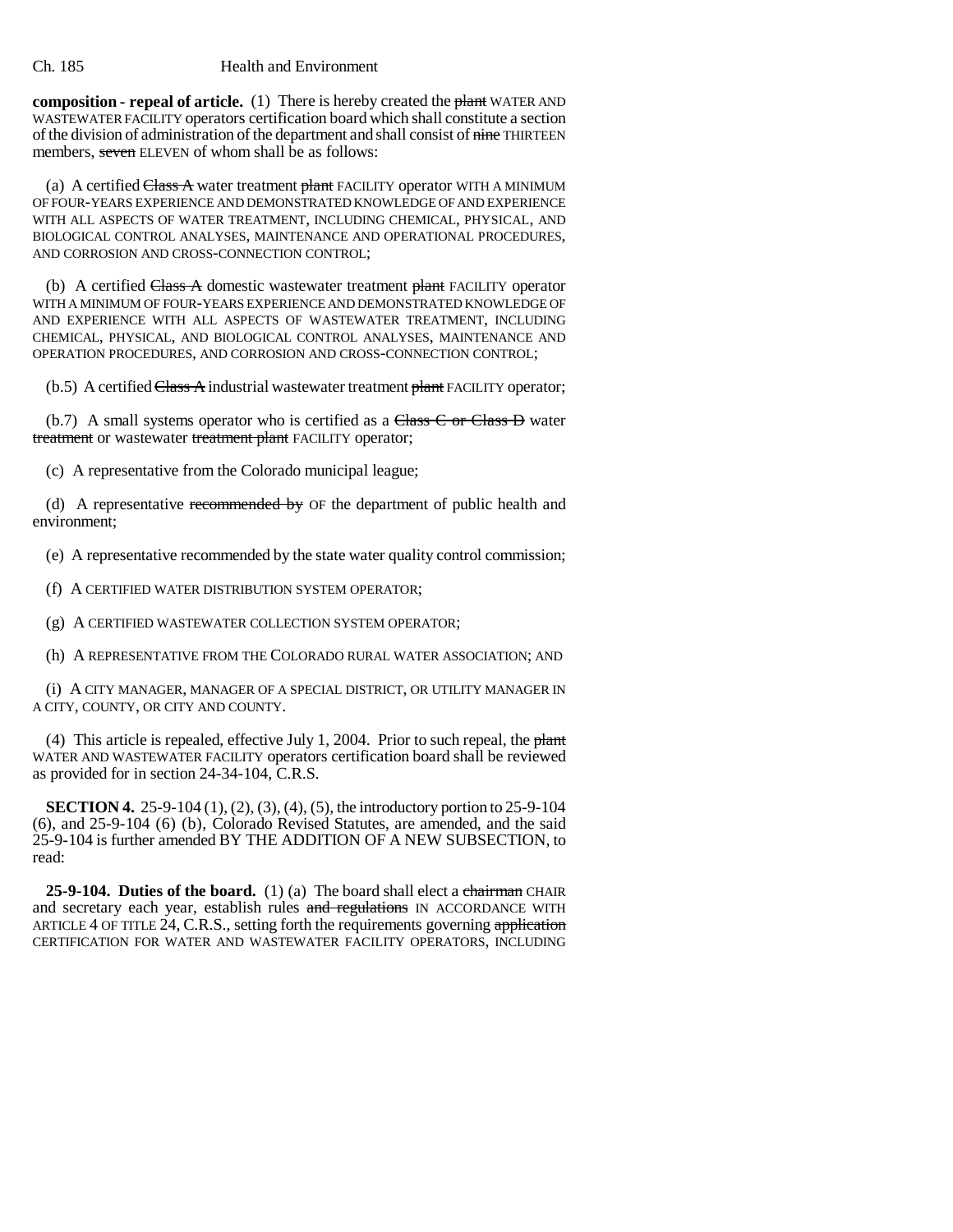APPLICATION FOR CERTIFICATION, admission to the examinations, and recording and issuing of certificates for the class of operator for which the applicant is found to be qualified, RENEWAL OF CERTIFICATES, ISSUANCE OF CERTIFICATES BASED ON RECIPROCITY, MINIMUM STANDARDS OF OPERATOR PERFORMANCE, AND STANDARDS FOR THE ACCREDITATION OF TRAINING PROGRAMS. The board shall furnish MAY SELECT AND APPOINT ONE OR MORE INDEPENDENT NONPROFIT CORPORATIONS TO CARRY OUT THE ADMINISTRATION OF THE PROGRAM AND EXAMINATIONS, INCLUDING, BUT NOT LIMITED TO, MAINTAINING RECORDS OF CERTIFIED OPERATORS, NOTIFYING OPERATORS OF EXPIRATION OF CERTIFICATION, PROVIDING INFORMATION ON ACCREDITED TRAINING REQUIREMENTS, PREPARING AND FURNISHING the examination material, and collect COLLECTING fees as set forth in section 25-9-108, The board shall set SETTING the times, dates, and places for holding examinations, one of which shall be given at least annually, grade GRADING examination papers, and evaluate EVALUATING work experience of applicants, EVALUATING CONTINUING TRAINING ACHIEVEMENTS FOR RENEWAL OF CERTIFICATION, AND EVALUATING REQUESTS FOR RECIPROCITY. The board shall maintain ENSURE THAT an office provided by the department IS MAINTAINED for contact with operators and employers. THE BOARD SHALL ALSO ENSURE, THROUGH THE USE OF SUBJECT MATTER EXPERTS, THAT ALL CERTIFICATION EXAMINATIONS TEST FOR INFORMATION THAT IS RELEVANT TO THE KNOWLEDGE THAT IS NECESSARY TO OPERATE THE LEVEL OF FACILITY FOR WHICH CERTIFICATION IS SOUGHT. THE BOARD MAY ADOPT SUCH RULES IN ACCORDANCE WITH ARTICLE 4 OF TITLE 24, C.R.S., AS ARE NECESSARY TO ENSURE THE PROPER ADMINISTRATION OF THE PROGRAM AND SHALL ENTER INTO CONTRACTS WITH ANY NONPROFIT CORPORATION SELECTED OR APPOINTED BY THE BOARD TO ENSURE THAT EACH NONPROFIT CORPORATION receive RECEIVES applications and fees, conduct CONDUCTS such examinations as may be directed by the board, record RECORDS the results thereof, notify NOTIFIES applicants of results, issue RECOMMENDS ISSUANCE OF certificates, CONDUCTS FAILED EXAM REVIEWS, and prepare PREPARES and distribute DISTRIBUTES an annual report. WITH THE PERMISSION OF THE BOARD, A NONPROFIT CORPORATION CONTRACTED WITH BY THE BOARD MAY ENTER INTO SUBSIDIARY AGREEMENTS WITH OTHER NONPROFIT CORPORATIONS, EDUCATIONAL INSTITUTIONS, AND FOR PROFIT CORPORATIONS TO CARRY OUT THE DUTIES ASSIGNED BY THE BOARD. THE BOARD SHALL BE RESPONSIBLE FOR AND SHALL RETAIN THE FINAL AUTHORITY FOR ALL ACTIONS AND DECISIONS CARRIED OUT ON BEHALF OF THE BOARD BY ANY SUCH NONPROFIT CORPORATION, EDUCATIONAL INSTITUTION, OR FOR PROFIT CORPORATION. SUCH AUTHORITY SHALL INCLUDE, BUT SHALL NOT BE LIMITED TO, THE AUTHORITY TO MODIFY, SUSPEND, OR REVERSE ANY ACTION OR DECISION OF ANY NONPROFIT CORPORATION, EDUCATIONAL INSTITUTION, OR FOR PROFIT CORPORATION.

(b) IN ORDER TO QUALIFY FOR CONSIDERATION TO ADMINISTER THE DUTIES SET FORTH IN THIS SECTION, A NONPROFIT CORPORATION MUST HAVE EXPERTISE IN TRAINING AND TESTING PROCEDURES, AS WELL AS DEMONSTRATED KNOWLEDGE OF WATER AND WASTEWATER TREATMENT, COLLECTION, AND DISTRIBUTION SYSTEMS.

(2) The board shall MAY promote and assist in regular training schools and programs designed to aid applicants and other interested persons to acquire the necessary knowledge to meet the certification requirements of this article.

(3) The board shall establish not more than four classes of certified water treatment plant FACILITY operators, not more than four classes of domestic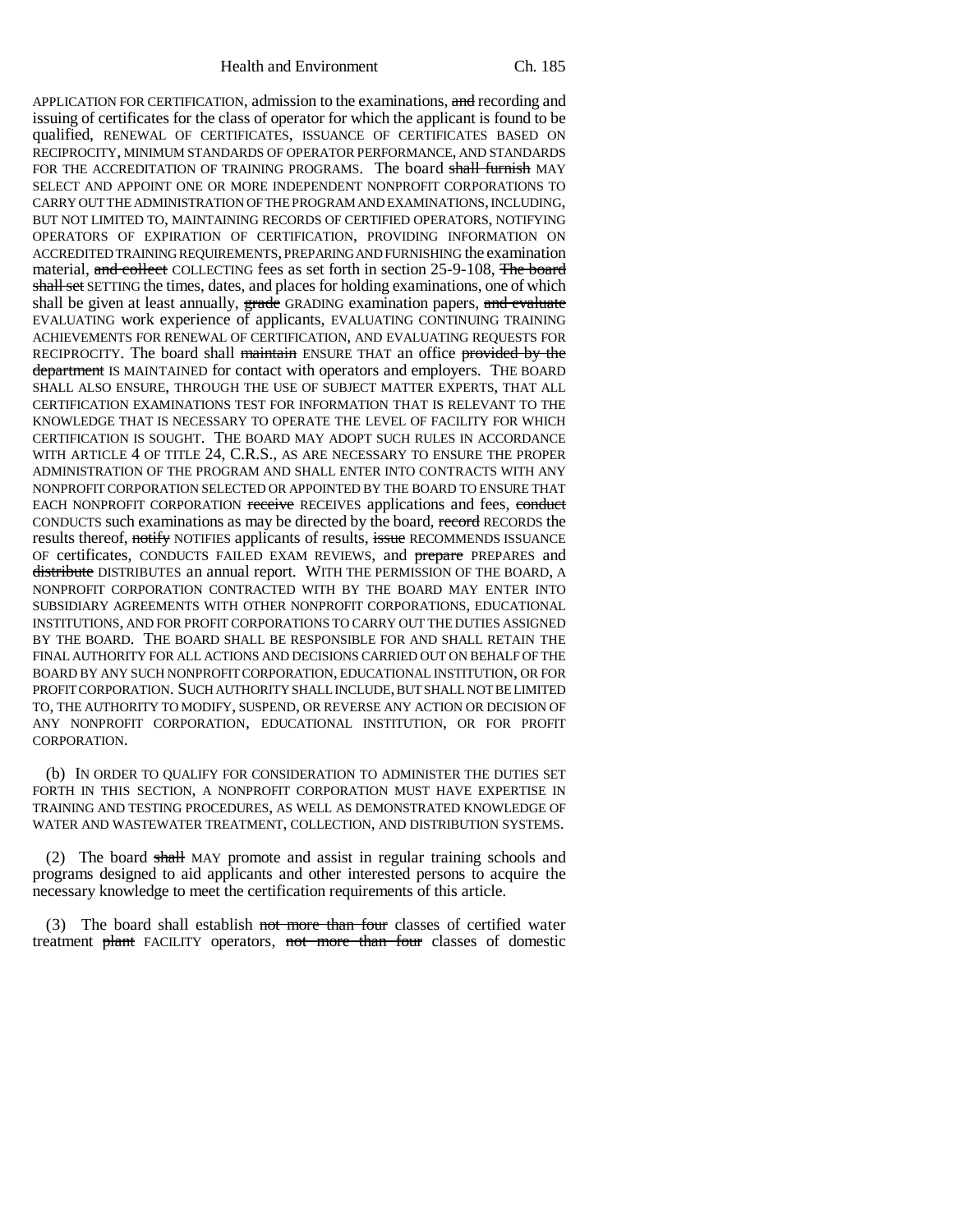wastewater treatment plant FACILITY operators, and not more than three classes of industrial wastewater treatment plant FACILITY operators, which classes OF WATER DISTRIBUTION SYSTEM OPERATORS, CLASSES OF WASTEWATER COLLECTION SYSTEM OPERATORS, CLASSES OF OPERATORS FOR SMALL SYSTEMS, AND CLASSES OF OTHER PERSONS WHO REQUIRE AND QUALIFY FOR MULTIPLE CERTIFICATIONS. ESTABLISHING EACH CLASSIFICATION, THE BOARD shall differentiate the various levels of complexity to be encountered in water and wastewater treatment plant FACILITY operation AND THE APPROPRIATE QUALIFICATIONS FOR CERTIFICATION FOR EACH CLASS. THE BOARD SHALL SET MINIMUM EDUCATION, EXPERIENCE, EXAMINATION, AND ONGOING TRAINING REQUIREMENTS FOR EACH CLASS.

(4) The board shall maintain for each water and wastewater treatment plant FACILITY a minimum class of certified operators required for its direct supervision.

(5) The board shall establish a procedure whereby any decision of the board, THE DIVISION, OR ANY ORGANIZATION PERFORMING DUTIES ON BEHALF OF THE DIVISION can be subject to appeal TO THE BOARD.

(6) The board shall exercise such other powers and duties as are deemed necessary within the scope of this article. The board, in accordance with the "State Administrative Procedure Act", article 4 of title 24, C.R.S., shall establish criteria for the discipline or reprimand of any water treatment plant operator, domestic wastewater treatment plant operator, or industrial wastewater treatment plant OR WASTEWATER FACILITY operator and for the suspension or revocation of the certification of any such operator. Such criteria are as follows SHALL INCLUDE BUT SHALL NOT BE LIMITED TO:

(b) Submitting false or misleading information on any document provided to the department or the board DEPARTMENT, THE BOARD, OR ANY ORGANIZATION ACTING ON BEHALF OF THE BOARD;

(6.5) THE DIVISION SHALL HAVE THE PRIMARY RESPONSIBILITY FOR THE INVESTIGATION OF INSTANCES OF POSSIBLE MISCONDUCT BY WATER AND WASTEWATER FACILITY OPERATORS AND SHALL REPORT THE RESULTS OF ANY INVESTIGATION TO THE BOARD AND MAKE RECOMMENDATIONS REGARDING APPROPRIATE DISCIPLINARY ACTION TO THE BOARD. THE BOARD MAY PROMULGATE RULES IN ACCORDANCE WITH ARTICLE 4 OF TITLE 24,C.R.S., TO ALLOW THE DIVISION TO IMMEDIATELY SUSPEND OR REVOKE CERTIFICATIONS WHERE SUCH IMMEDIATE ACTION IS NECESSARY TO PROTECT THE PUBLIC HEALTH OR ENVIRONMENT.

**SECTION 5.** 25-9-105 (1), Colorado Revised Statutes, is amended to read:

**25-9-105. Water treatment facility operator.** (1) Persons who by specifically relevant examination, EDUCATION, and experience are found to be qualified for certification as water treatment plant FACILITY operators OR WATER DISTRIBUTION SYSTEM OPERATORS shall be certified as having the minimum qualifications required for each of the respective classes as follows: ESTABLISHED BY THE BOARD BY RULES PROMULGATED IN ACCORDANCE WITH ARTICLE 4 OF TITLE 24, C.R.S.

(a) Class D. An applicant must indicate by written examination his knowledge of basic water treatment principles, chlorination procedures, bacteriological testing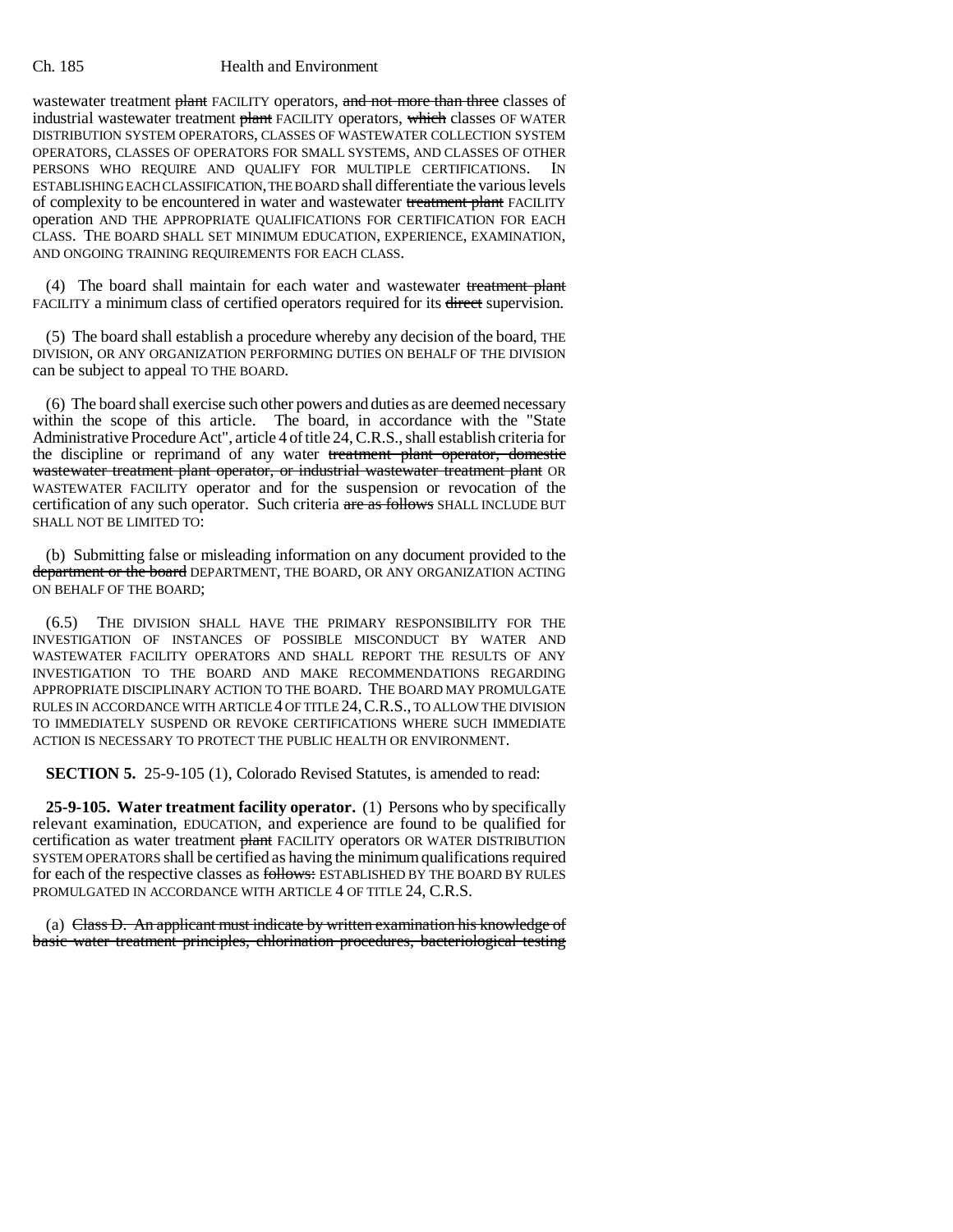techniques and standards, department water quality standards, pumping and storage principles, and good housekeeping and safety practices.

(b)  $Class C$ . In addition to the knowledge required for a Class  $D$  applicant, the Class C applicant must indicate by written examination his knowledge of control procedures, including but not limited to the purpose, use, and procedures used for the basic chemical, physical, and biological tests. The applicant must also have two years' experience working in a water treatment facility.

(c) Class B. In addition to the knowledge required for a Class C applicant, the Class B applicant must indicate by written examination his knowledge of the operation and maintenance of filter units, the principles of coagulation and sedimentation, the maintenance and safety of auxiliary equipment, and the principles of taste and odor control. The applicant must also have three years' experience working in a water treatment facility.

(d) Class A. In addition to the knowledge required for a Class B applicant, the Class A applicant must indicate by written examination the applicant's knowledge of the interpretation of results of chemical, physical, and biological control analyses; maintenance and operational procedures; housekeeping; corrosion control; cross-connection control; and supervisory control techniques. The applicant must also have four years' experience working in a water treatment facility.

**SECTION 6.** 25-9-106 (1), Colorado Revised Statutes, is amended to read:

**25-9-106. Domestic wastewater treatment facility operator.** (1) Persons who by specifically relevant examination, EDUCATION, and experience are found to be qualified for certification as domestic wastewater treatment plant FACILITY operators OR WASTEWATER COLLECTION SYSTEM OPERATORS shall be certified as having the minimum qualifications required for each of the respective classes as follows: ESTABLISHED BY THE BOARD BY RULES PROMULGATED IN ACCORDANCE WITH ARTICLE 4 OF TITLE 24, C.R.S.

(a) Class D. A Class D applicant must indicate by written examination his knowledge of basic principles concerning pumping, grit, grease, sludge, sedimentation, hydraulics, chlorination, pumps, motors, state water quality control commission stream standards, and good housekeeping and safety practices.

(b) Class C. In addition to the knowledge required for a Class D applicant, the Class C applicant must indicate by written examination his knowledge of wastewater treatment principles, settling characteristics of solids and grit, separate sludge digestion, sludge processing, sampling, and basic chemical, physical, and biological tests. The applicant must also have two years' experience working in a wastewater treatment facility.

(c) Class B. In addition to the knowledge required for a Class C applicant, the Class B applicant must indicate by written examination his knowledge of the maintenance and operation of biological units, sedimentation units, and auxiliary equipment, and his experience in performing basic chemical, physical, and biological tests. The applicant must also have three years' experience working in a wastewater treatment facility.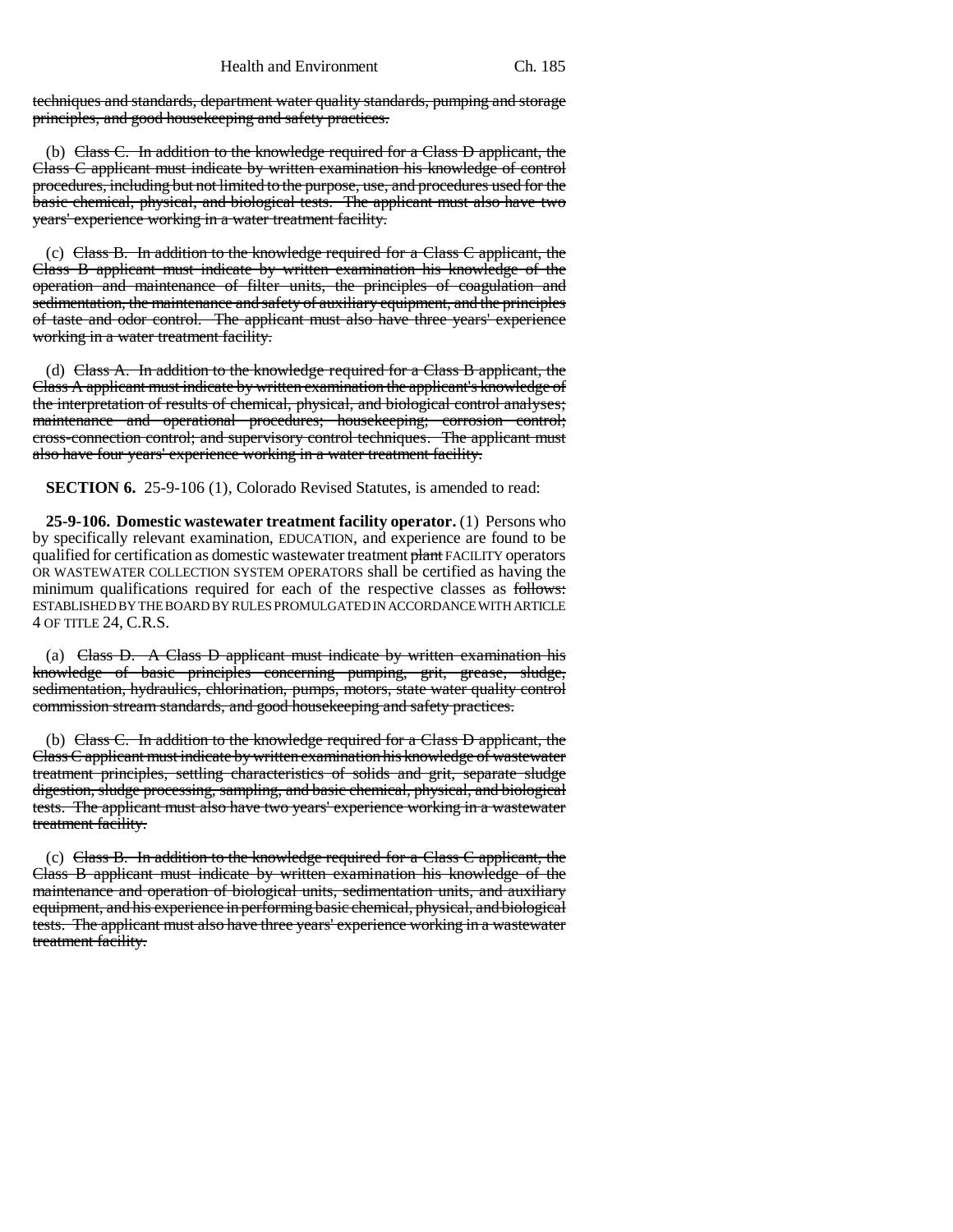(d) Class A. In addition to the knowledge required for a Class B applicant, the Class A applicant must indicate by written examination the applicant's knowledge in the interpretation of the results of chemical, physical, and biological control analyses; maintenance and operational procedures; and record-keeping, corrosion control, cross-connection control, and supervisory control techniques. The applicant must also have four years' experience working in a wastewater treatment facility.

**SECTION 7.** 25-9-106.2 (1), Colorado Revised Statutes, is amended to read:

**25-9-106.2. Industrial wastewater treatment facility operator.** (1) Persons who by specifically relevant examination, EDUCATION, and experience are found to be qualified for certification as industrial wastewater treatment plant FACILITY operators shall be certified as having the minimum qualifications required for each of the respective classes as follows: ESTABLISHED BY THE BOARD BY RULES PROMULGATED IN ACCORDANCE WITH ARTICLE 4 OF TITLE 24, C.R.S.

(a) Class C. The Class C applicant shall indicate by written examination the applicant's knowledge of wastewater treatment principles; settling characteristics of solids and grit; separate sludge digestion; sampling; basic chemical, physical, and biological tests; air stripping; standard clarification; neutralization; and sludge dewatering. The applicant shall also have two years' experience working in a wastewater treatment facility.

(b) Class B. In addition to the knowledge required for a Class C applicant, the Class B applicant shall indicate by written examination the applicant's knowledge of chemical coagulation; activated carbon absorption; ultrafiltration; microfiltration; and the maintenance and operation of biological units, sedimentation units, and auxiliary equipment. The applicant shall also have three years' experience working in a wastewater treatment facility.

(c) Class A. In addition to the knowledge required for a Class B applicant, the Class A applicant shall indicate by written examination the applicant's knowledge in the interpretation of the results of chemical, physical, and biological control analyses; chemical conversion, ion exchange, electrolytic conversion, and reverse osmosis; maintenance and operational procedures; and record-keeping and supervisory control techniques. The applicant shall also have four years' experience working in a wastewater treatment facility.

**SECTION 8.** Article 9 of title 25, Colorado Revised Statutes, is amended BY THE ADDITION OF A NEW SECTION to read:

**25-9-106.3. Multiple facility operator.** PERSONS WHO BY SPECIFICALLY RELATED EXAMINATION, EDUCATION, AND EXPERIENCE ARE FOUND TO BE QUALIFIED FOR CERTIFICATION IN MORE THAN ONE CATEGORY OF FACILITY OPERATORS SHALL BE CERTIFIED AS HAVING THE MINIMUM QUALIFICATIONS REQUIRED FOR SUCH APPLICABLE MULTIPLE FACILITY OPERATOR CLASSES AS THE BOARD MAY ESTABLISH BY RULES PROMULGATED IN ACCORDANCE WITH ARTICLE 4 OF TITLE 24, C.R.S. SUCH CLASSES OF MULTIPLE FACILITY OPERATORS SHALL BE DESIGNED TO MINIMIZE THE NUMBER OF SEPARATE EXAMINATIONS AND SEPARATE OPERATOR CERTIFICATIONS THAT MUST BE HELD BY PERSONS WORKING FOR SMALL SYSTEMS, PERSONS IN THE PRIVATE SECTOR PERFORMING WORK FOR A MUNICIPALITY OR INDUSTRY, AND OTHER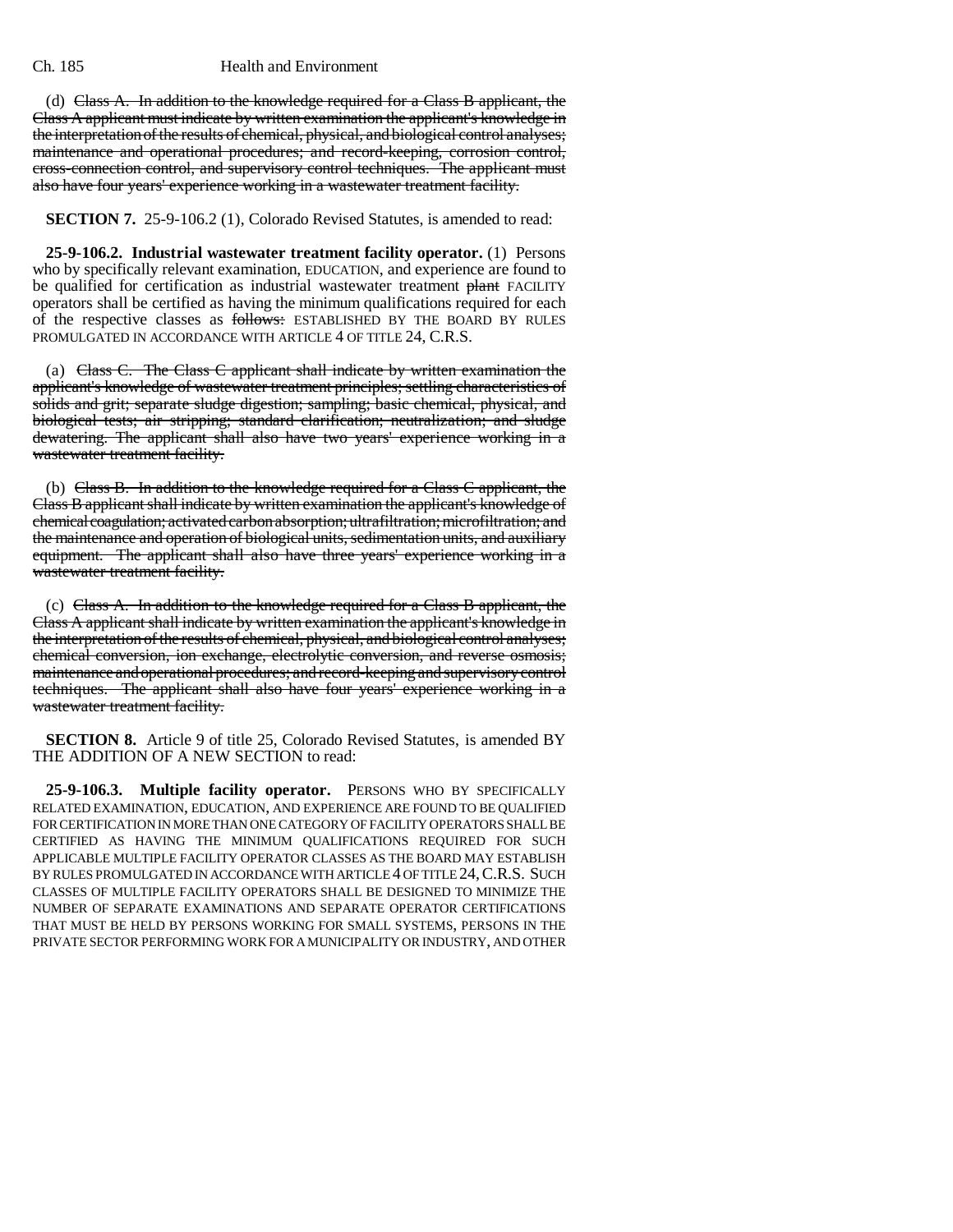CATEGORIES AND CLASSES WHERE A MULTIPLE FACILITY OPERATOR CERTIFICATION WOULD BE EFFICIENT AND MEET THE GOALS OF THIS ARTICLE. SUCH MULTIPLE FACILITY CERTIFICATIONS MAY CONTAIN CONDITIONS ESTABLISHED BY THE BOARD RESTRICTING THE CERTIFICATION TO SPECIFIC FACILITIES, TYPES OF FACILITIES, OR ACTIVITIES.

**SECTION 9.** 25-9-106.5, Colorado Revised Statutes, is amended to read:

**25-9-106.5. Education and experience - substitution allowed.** WATER AND WASTEWATER FACILITY OPERATOR APPLICANTS MUST HAVE A HIGH SCHOOL DIPLOMA OR HAVE SUCCESSFULLY COMPLETED THE GED AS DEFINED IN SECTION 22-33-102 (4.5), C.R.S.; EXCEPT THAT EXPERIENCE OR RELEVANT TRAINING MAY BE SUBSTITUTED FOR THE HIGH SCHOOL DIPLOMA OR GED. Education, TRAINING AS ESTABLISHED UNDER SECTION 25-9-104 (2), and cross-experience may be substituted for experience requirements for certification as a  $Class \overrightarrow{C}$ ,  $Class B$ , or  $Class A$  water treatment plant FACILITY operator, AS A WATER DISTRIBUTION SYSTEM OPERATOR, as a Class  $\overline{C}$ , Class B, or Class A domestic wastewater treatment plant FACILITY operator, AS A WASTEWATER COLLECTION SYSTEM OPERATOR, or as a Class C, Class B, or Class A AN industrial wastewater treatment plant FACILITY operator, OR AS A MULTIPLE FACILITY OPERATOR; except that at least fifty percent of any experience requirement shall be met by actual on-site operating experience in a water treatment facility or a wastewater treatment facility, as the case may be. FOR THE LOWEST CLASSIFICATION OF OPERATOR IN EACH CATEGORY, THE BOARD MAY ESTABLISH RULES ALLOWING COMPLETE SUBSTITUTION OF EDUCATION FOR EXPERIENCE FOR ANY APPLICANT WHO PASSES THE APPLICABLE EXAMINATION. For purposes of this section "cross-experience" means that experience as a wastewater plant TREATMENT FACILITY operator may be substituted for experience requirements for certification as water treatment plant FACILITY operator and vice versa.

**SECTION 10.** 25-9-107, Colorado Revised Statutes, is amended to read:

**25-9-107. Certification procedure.** (1) Any individual possessing the required EDUCATION AND experience may apply to FOR CERTIFICATION IN THE MANNER DESIGNATED BY the board on such forms as required and furnished APPROVED by the board. The application shall be accompanied by such fee as required by section 25-9-108. The board shall admit for examination Those applicants who meet the minimum qualifications as established by regulations RULES of the board PROMULGATED IN ACCORDANCE WITH ARTICLE 4 OF TITLE 24,C.R.S., for certification SHALL BE ADMITTED FOR EXAMINATION.

(2) When an individual desires certification in a field other than that THE FIELD in which he THE INDIVIDUAL has experience, his THE INDIVIDUAL'S experience shall be evaluated by the board OR AS DIRECTED BY THE BOARD. The certificate issued is to be based upon the knowledge demonstrated by the applicant through examination and his THE INDIVIDUAL'S verified record of work experience in water and wastewater treatment plant FACILITY operation.

(3) Certificates shall be awarded by the board OR AT THE DIRECTION OF THE BOARD for a period of five THREE years only to those applicants successfully meeting all of the requirements.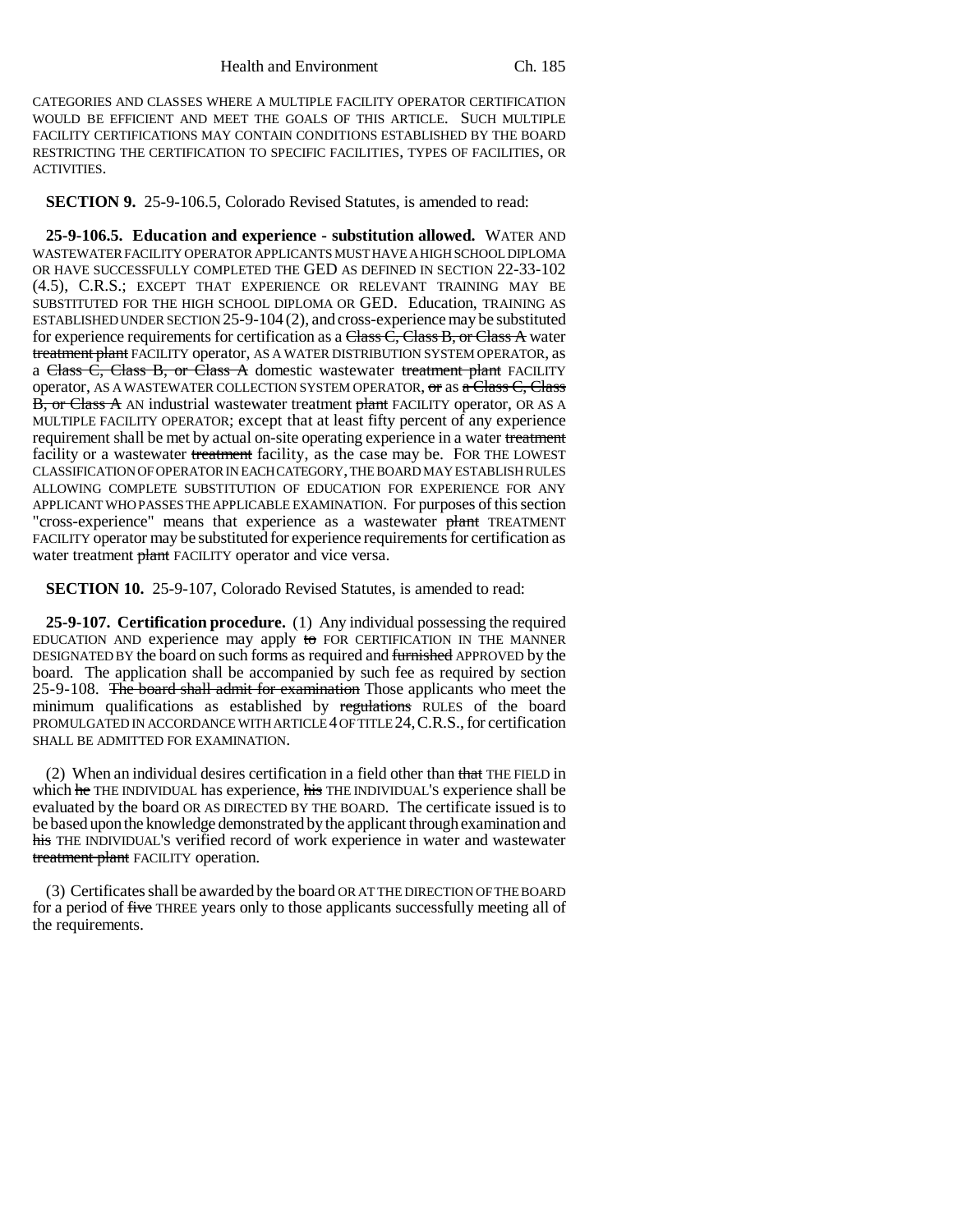(4) (a) Certificates shall be renewed upon payment of the required renewal fee and passage of a specifically relevant examination by A SHOWING THAT the applicant FOR RENEWAL HAS MET THE REQUIREMENTS ESTABLISHED BY THE BOARD FOR ONGOING TRAINING.

(b) If any operator fails to renew the operator's certification before the expiration date of such certification, such certification is expired. If a certification expires because of failure to renew before the expiration date of such certification, the operator may renew the certification up to two years after the expiration date upon paying the required renewal fee and passing the required examination MEETING THE APPLICABLE ONGOING TRAINING REQUIREMENTS FOR THE CERTIFICATION BEING RENEWED. If an operator does not renew a certification within two years after the expiration date of such certification, the board shall revoke the certification IS AUTOMATICALLY REVOKED AND AN APPLICANT FOR RECERTIFICATION MUST MEET ALL THE REQUIREMENTS FOR CERTIFICATION AS A NEW APPLICANT.

(4.5) (Deleted by amendment, L. 96, p. 360, § 8, effective July 1, 1996.)

(5) The board, upon application therefor, may issue a certificate, without examination, in a comparable classification to any person who holds a certificate in any state, territory, or possession of the United States or any country, providing the requirements for certification of operators under which the person's certificate was issued do not conflict with the provisions of this article and are of a standard not lower than that specified by regulations adopted under this article. WHERE THERE IS A QUESTION AS TO THE LEVEL OF CERTIFICATION THAT SHOULD BE GRANTED, THE BOARD MAY AUTHORIZE SPECIAL EXAMINATION OR OTHER PROCEDURES TO CONFIRM THE APPROPRIATE CERTIFICATION LEVEL.

(6) to (8) (Deleted by amendment, L. 96, p. 360, § 8, effective July 1, 1996.)

**SECTION 11.** 25-9-108 (1), Colorado Revised Statutes, is amended to read:

**25-9-108. Fees.** (1) Each application for certification shall be accompanied by a fee in the amount of fifteen dollars which THAT is not refundable. and which will include the expenses for the first examination taken by the applicant Examination fees in the amount of ten dollars shall be paid for each additional examination taken in any class. Reexamination fees in the amount of ten dollars will be paid for second and succeeding examinations in any class. Renewal fees in the amount of five dollars shall be paid prior to the issuance of a renewal certificate by the board. THE BOARD SHALL ADOPT RULES THAT SET PROGRAM FEES IN ADDITION TO THE NONREFUNDABLE APPLICATION FEE IN ACCORDANCE WITH THE PROVISIONS OF ARTICLE 4 OF TITLE 24, C.R.S., AND SUCH FEES SHALL REFLECT THE ACTUAL COSTS OF ADMINISTERING THE PROGRAM AS SET FORTH IN SECTION 25-9-104 (1). SUCH FEES MAY BE COLLECTED AND RETAINED BY A NONPROFIT CORPORATION SELECTED AND APPOINTED BY THE BOARD PURSUANT TO SECTION 25-9-104 (1) TO PAY FOR ITS ACTUAL COSTS TO ADMINISTER THE PROGRAM AS APPROVED BY THE BOARD THROUGH DULY ADOPTED RULES. HOWEVER, ANY SUCH NONPROFIT CORPORATION SHALL REMIT A PORTION OF THE FEE IN THE AMOUNT OF FIVE DOLLARS FOR EACH NEW AND RENEWAL CERTIFICATE TO BE ISSUED TO THE DEPARTMENT OF THE TREASURY PURSUANT TO THE PROVISIONS OF SECTION 24-36-103, C.R.S. WITH THE APPROVAL OF THE BOARD, all moneys received by the board MAY BE PAID TO THE NONPROFIT CORPORATION AND EXCEPT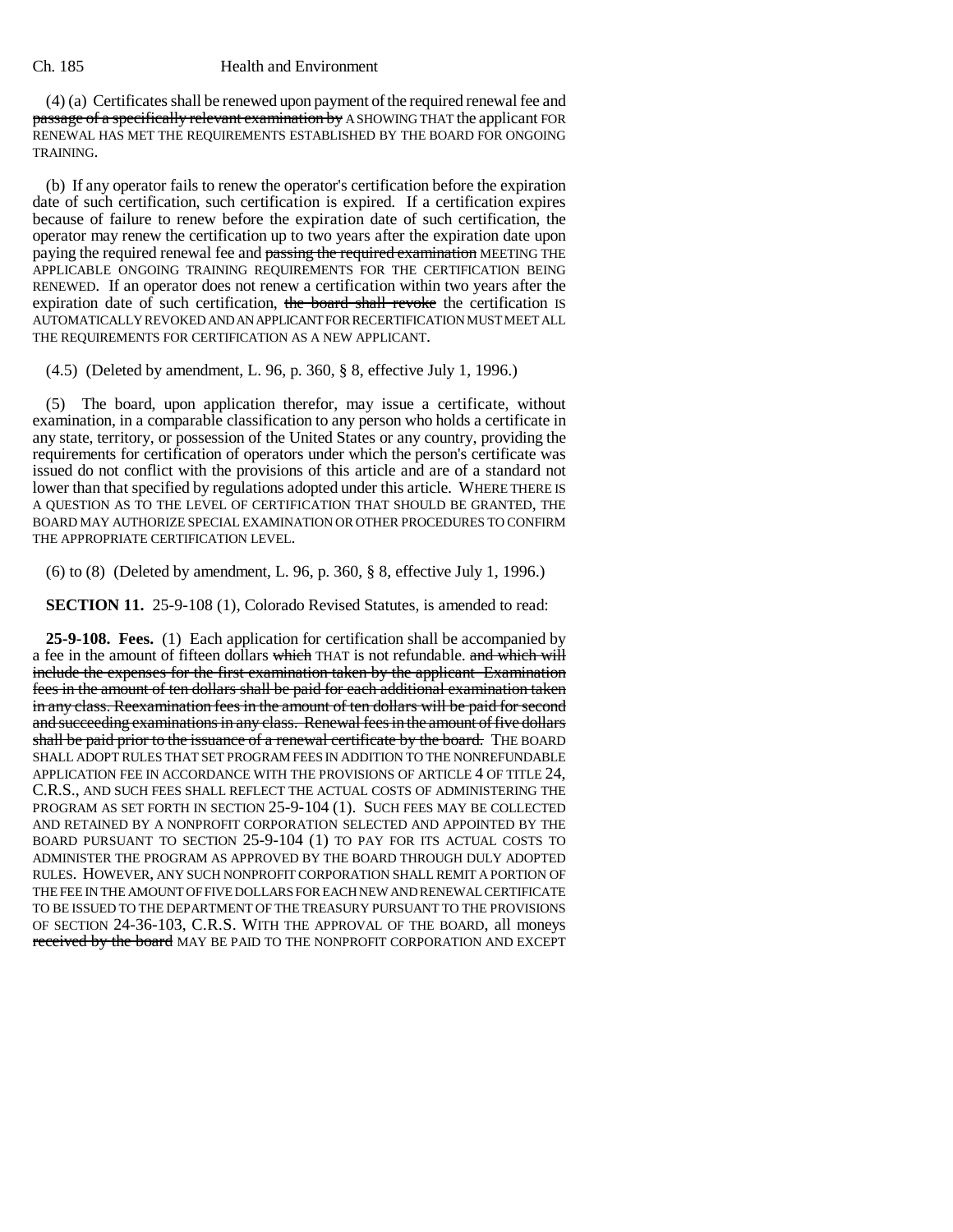FOR THE FIVE DOLLARS FOR NEW AND RENEWAL CERTIFICATIONS MAY BE RETAINED BY THE NONPROFIT CORPORATION TO DEFRAY PROGRAM EXPENSES. ALTERNATIVELY, IF CERTIFICATION AND RENEWAL FEES ARE RECEIVED DIRECTLY BY THE BOARD, ALL MONEYS shall be deposited with the department of the treasury pursuant to the provisions of section 24-36-103, C.R.S.

**SECTION 12.** 25-9-109, Colorado Revised Statutes, is amended to read:

**25-9-109. Use of title.** Only a person who has been qualified by the board as a certified water treatment plant operator, certified domestic wastewater treatment plant operator, or certified industrial wastewater treatment plant operator and who possesses a valid certificate attesting to this certification in this state shall have the right and privilege of using the title "certified water treatment plant FACILITY operator, class ....", "certified domestic wastewater treatment plant FACILITY operator, class ....", or "certified industrial wastewater treatment plant operator, class ....", "CERTIFIED WASTEWATER COLLECTION SYSTEM OPERATOR, CLASS ....", "CERTIFIED WATER DISTRIBUTION SYSTEM OPERATOR, CLASS ....", OR "MULTIPLE FACILITIES OPERATOR, CLASS ....".

**SECTION 13.** 25-9-110, Colorado Revised Statutes, is amended to read:

**25-9-110. Violations - penalty.** (1) It is unlawful for any person to represent himself or herself as a certified water treatment plant operator of any class, a certified domestic wastewater treatment plant operator of any class, or a certified industrial wastewater treatment plant operator OF ANY CATEGORY AND of any class without first being so certified by the board and without being the holder of a current valid certificate issued by the board. Any person violating the provisions of this subsection (1) is guilty of a misdemeanor and, upon conviction thereof, shall be punished by a fine of not more than three hundred THOUSAND dollars.

(2) (a) It is unlawful for any owner of a water treatment  $$ DOMESTIC OR INDUSTRIAL wastewater treatment plant FACILITY, A WASTEWATER COLLECTION SYSTEM, OR A WATER DISTRIBUTION SYSTEM in the state of Colorado to allow the plant FACILITY to be operated without the supervision of a certified operator of the classification required by the board for the specific plant FACILITY. Any owner violating the provisions of this subsection  $(2)$  is guilty of a misdemeanor and, upon conviction thereof, shall be punished by a fine of not more than three hundred dollars for each violation. Each day of violation constitutes a separate offense.

(b) NOTWITHSTANDING THE PROVISIONS OF PARAGRAPH (a) OF THIS SUBSECTION (2), A SEDIMENTARY POND MAINTAINED IN ACCORDANCE WITH A PERMIT ISSUED BY THE DIVISION OF MINERALS AND GEOLOGY THAT DOES NOT REQUIRE A PERMIT ISSUED BY THE WATER QUALITY CONTROL DIVISION OF THE DEPARTMENT OF PUBLIC HEALTH SHALL NOT REQUIRE THE SUPERVISION OF A CERTIFIED OPERATOR.

(3) WHENEVER THE DIVISION HAS REASON TO BELIEVE THAT A VIOLATION OF SUBSECTION (2) OF THIS SECTION HAS OCCURRED, THE DIVISION SHALL CAUSE WRITTEN NOTICE TO BE SERVED PERSONALLY OR BY CERTIFIED MAIL, RETURN RECEIPT REQUESTED, UPON THE ALLEGED VIOLATOR OR THEIR AGENT FOR SERVICE OF PROCESS. THE NOTICE SHALL STATE THE PROVISION OF SUBSECTION (2) ALLEGED TO BE VIOLATED AND THE FACTS ALLEGED TO CONSTITUTE A VIOLATION AND IT MAY